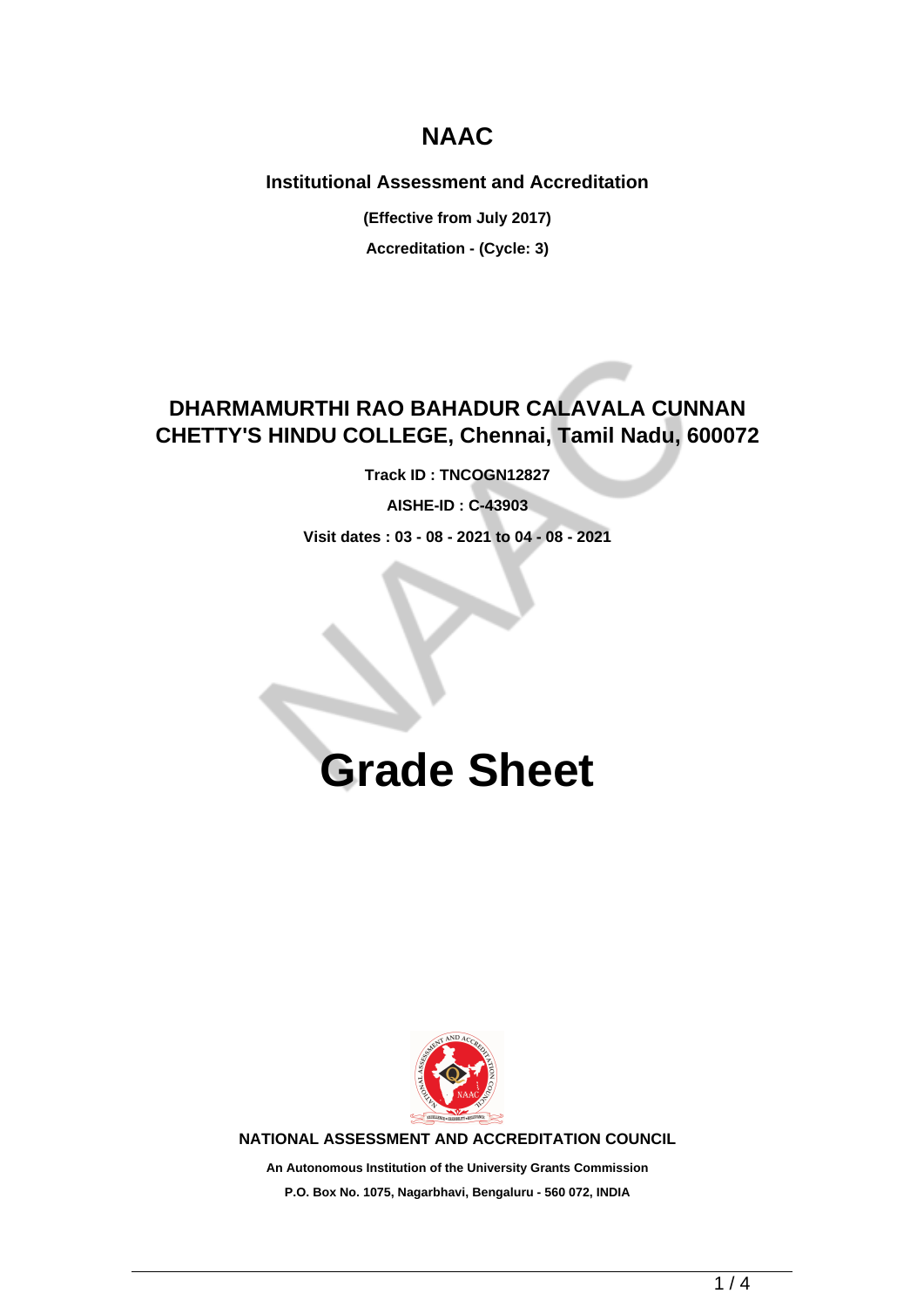### **Name of the Institution: DHARMAMURTHI RAO BAHADUR CALAVALA CUNNAN CHETTY'S HINDU COLLEGE Type of the Institution: Affiliated college Dates of Visit: 03 - 08 - 2021 to 04 - 08 - 2021**

| <b>No</b>      | <b>Criteria</b>                                   | Weightage<br>$(W_i)$                | <b>Criterion-wise</b><br>weighted Grade<br><b>Point</b><br>$(CrWGP_i)$ | <b>Criterion-</b><br>wise Grade<br><b>Point</b><br><b>Averages</b><br>(CrWGP <sub>i</sub><br>$IW_i$ |
|----------------|---------------------------------------------------|-------------------------------------|------------------------------------------------------------------------|-----------------------------------------------------------------------------------------------------|
| 1              | <b>Curricular Aspects</b>                         | 100                                 | 195                                                                    | 1.95                                                                                                |
| $\overline{2}$ | Teaching-learning and<br>Evaluation               | 350                                 | 1089                                                                   | 3.11                                                                                                |
| 3              | Research, Innovations<br>and Extension            | 110                                 | 95                                                                     | 0.86                                                                                                |
| $\overline{4}$ | Infrastructure and<br><b>Learning Resources</b>   | 100                                 | 309                                                                    | 3.09                                                                                                |
| 5              | Student Support and<br>Progression                | 120                                 | 265                                                                    | 2.21                                                                                                |
| 6              | Governance, Leadership<br>and Management          | 95                                  | 242                                                                    | 2.55                                                                                                |
| $\overline{7}$ | Institutional Values and<br><b>Best Practices</b> | 100                                 | 259                                                                    | 2.59                                                                                                |
| <b>Total</b>   |                                                   | 7<br>975<br>$\Sigma$ (W)<br>$i = 1$ | $\overline{7}$<br>$\sum$ (CrWGP) =<br>2454<br>$i = 1$                  | 2.52                                                                                                |

 $\overline{7}$  $\overline{7}$ **=**  $\sum$  (CrWGP<sub>i</sub>)/  $\sum$  (W<sub>i</sub>) = 2454/975 = 2.52 **Institutional CGPA**  $i = 1$  $i = 1$ 

**Grade: B+**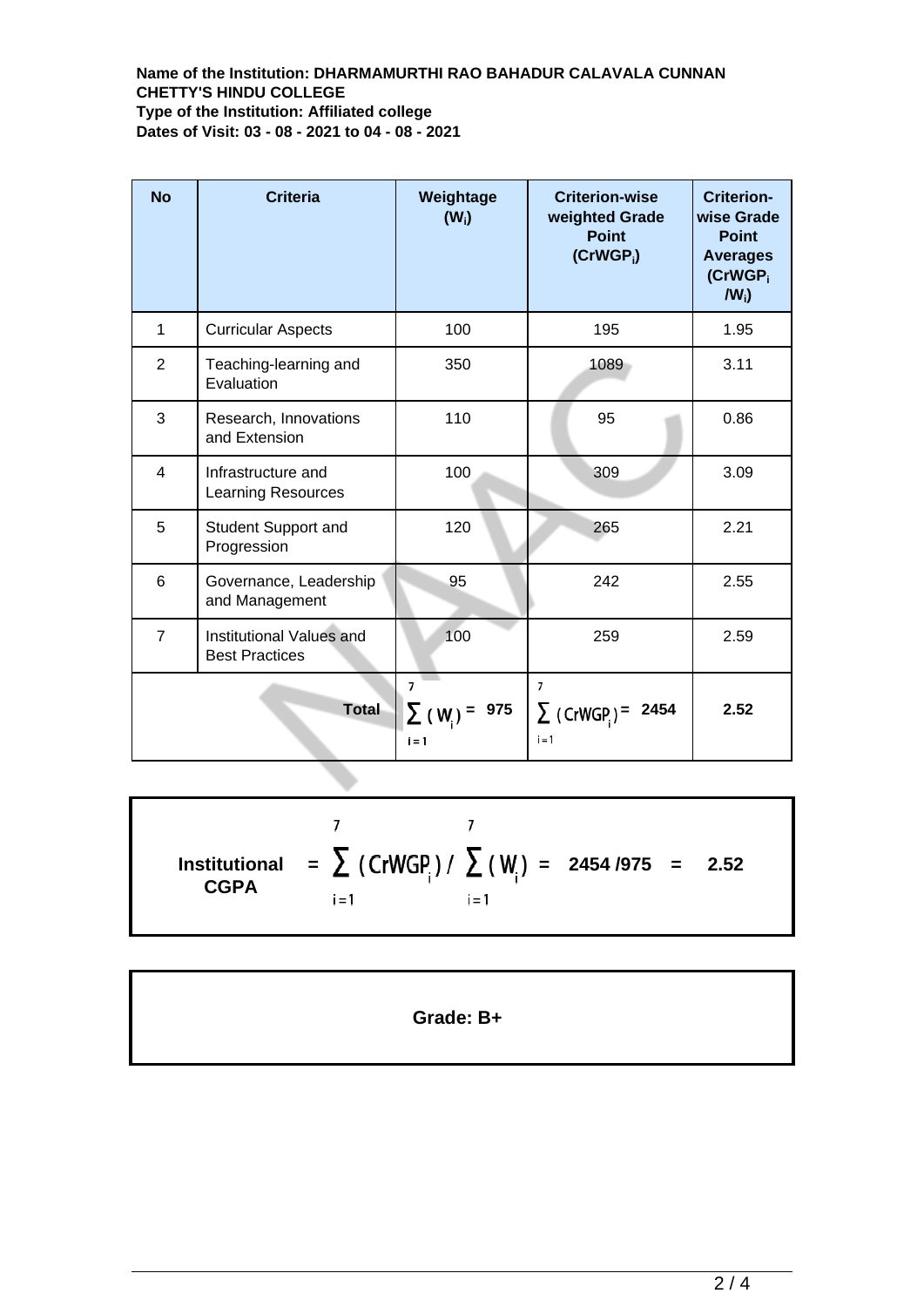### **Name of the Institution: DHARMAMURTHI RAO BAHADUR CALAVALA CUNNAN CHETTY'S HINDU COLLEGE Type of the Institution: Affiliated college Dates of Visit: 03 - 08 - 2021 to 04 - 08 - 2021**

| <b>No</b>                                                                                                 | <b>Criteria and Key Indicators</b>                  | <b>Key Indicator</b><br>Weightage<br>$(W_i)$ | <b>Key Indicator Wise</b><br>Weighted<br><b>Grade Points</b><br>(KIWGP) <sub>i</sub> |  |  |  |  |
|-----------------------------------------------------------------------------------------------------------|-----------------------------------------------------|----------------------------------------------|--------------------------------------------------------------------------------------|--|--|--|--|
| <b>Criterion 1: Curricular Aspects</b>                                                                    |                                                     |                                              |                                                                                      |  |  |  |  |
| 1.1                                                                                                       | Curricular Planning and<br>Implementation           | 20                                           | 55                                                                                   |  |  |  |  |
| 1.2                                                                                                       | Academic Flexibility                                | 30                                           | 40                                                                                   |  |  |  |  |
| 1.3                                                                                                       | <b>Curriculum Enrichment</b>                        | 30                                           | 50                                                                                   |  |  |  |  |
| 1.4                                                                                                       | Feedback System                                     | 20                                           | 50                                                                                   |  |  |  |  |
|                                                                                                           | <b>Total</b>                                        | $\sum$ W <sub>1</sub> =100                   | $\sum$ (KIWGP) $_1$ =195                                                             |  |  |  |  |
| Calculated CrGPA <sub>1</sub> = $\sum$ (KIWGP) <sub>1</sub> / $\sum$ W <sub>1</sub> =<br>$195/100 = 1.95$ |                                                     |                                              |                                                                                      |  |  |  |  |
| <b>Criterion 2: Teaching-learning and Evaluation</b>                                                      |                                                     |                                              |                                                                                      |  |  |  |  |
| 2.1                                                                                                       | <b>Student Enrollment and Profile</b>               | 40                                           | 160                                                                                  |  |  |  |  |
| 2.2                                                                                                       | Catering to Student Diversity                       | 50                                           | 170                                                                                  |  |  |  |  |
| 2.3                                                                                                       | <b>Teaching-Learning Process</b>                    | 50                                           | 165                                                                                  |  |  |  |  |
| 2.4                                                                                                       | <b>Teacher Profile and Quality</b>                  | 60                                           | 160                                                                                  |  |  |  |  |
| 2.5                                                                                                       | <b>Evaluation Process and Reforms</b>               | 30                                           | 90                                                                                   |  |  |  |  |
| 2.6                                                                                                       | <b>Student Performance and Learning</b><br>Outcomes | 60                                           | 150                                                                                  |  |  |  |  |
| 2.7                                                                                                       | <b>Student Satisfaction Survey</b>                  | 60                                           | 194                                                                                  |  |  |  |  |
|                                                                                                           | <b>Total</b>                                        | $\Sigma$ W <sub>2</sub> =350                 | $\sum$ (KIWGP) <sub>2</sub> = 108<br>9                                               |  |  |  |  |
| Calculated CrGPA <sub>2</sub> = $\sum$ (KIWGP) <sub>2</sub> / $\sum$ W <sub>2</sub> = 1089 /350 = 3.11    |                                                     |                                              |                                                                                      |  |  |  |  |
| <b>Criterion 3: Research, Innovations and Extension</b>                                                   |                                                     |                                              |                                                                                      |  |  |  |  |
| 3.1                                                                                                       | Resource Mobilization for Research                  | 15                                           | 10                                                                                   |  |  |  |  |
| 3.2                                                                                                       | Innovation Ecosystem                                | 10                                           | 35                                                                                   |  |  |  |  |
| 3.3                                                                                                       | <b>Research Publications and Awards</b>             | 25                                           | 20                                                                                   |  |  |  |  |
| 3.4                                                                                                       | <b>Extension Activities</b>                         | 40                                           | 20                                                                                   |  |  |  |  |
| 3.5                                                                                                       | Collaboration                                       | 20                                           | 10                                                                                   |  |  |  |  |
|                                                                                                           | <b>Total</b>                                        | $\Sigma$ W <sub>3</sub> =110                 | $\sum$ (KIWGP) <sub>3</sub> =95                                                      |  |  |  |  |
| $\sum$ (KIWGP) <sub>3</sub> / $\sum$ W <sub>3</sub> =<br>Calculated CrGPA $_3$ =<br>$95/110 =$<br>0.86    |                                                     |                                              |                                                                                      |  |  |  |  |
| <b>Criterion 4: Infrastructure and Learning Resources</b>                                                 |                                                     |                                              |                                                                                      |  |  |  |  |
|                                                                                                           |                                                     |                                              |                                                                                      |  |  |  |  |
| 4.1                                                                                                       | <b>Physical Facilities</b>                          | 30                                           | 105                                                                                  |  |  |  |  |
| 4.2                                                                                                       | Library as a Learning Resource                      | 20                                           | 39                                                                                   |  |  |  |  |
| 4.3                                                                                                       | IT Infrastructure                                   | 30                                           | 95                                                                                   |  |  |  |  |